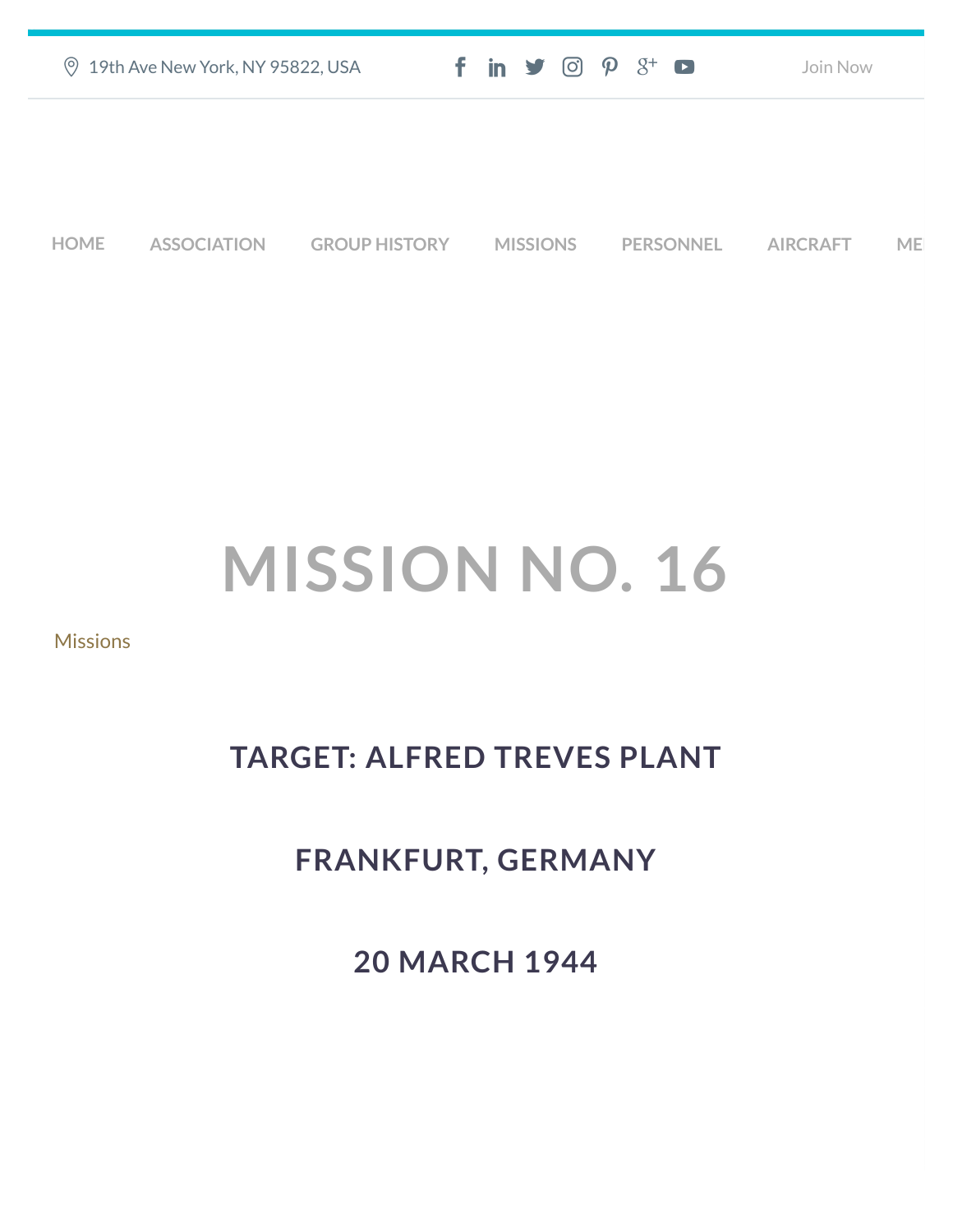

Eighteen aircraft were dispatched to bomb the AlfredTreves plant at Frankfurt, Germany. This plant manufactured aircraft and submarine piston rings, and 75 percent of all theGermans' hydraulic brakes. Major Fred A. Spencer was AirCommander and Lt. J. L. Smith was pilot. Weather conditions were unfavorable.

Final assembly altitude was at 17,500 feet. The clouds continued to rise over France, until there was a solid undercastwith cloud tops up to 30,000 feet. The high squadron becameseparated from the formation. Shortly thereafter the 457th lost the Wing formation in the haze and clouds near Frankfurt, thePFF target. The mission was abandoned and the Group returned to England. All other combat wings likewise abandoned their missions. No fighter attacks were made on the formation.

Flak was moderate and four aircraft suffered damage.In order to avoid a mid-air collision, Lt. Franklin J. Marra,copilot for Lt. Clarence E. Schuchmann, pulled back on the wheel, and, in doing so, stalled the airplane and went into a spin. After losing 16,000 feet in a matter of seconds, Lt.Schuchmann successfully brought the aircraft back undercontrol.

Notification was received on 20 March, that the APO Number for Glatton was changed from 634 to 557. (Compilers Note: Tom Goff navigator on the Schuchmaflfl crew, reflects on the incident in Chapter 19.)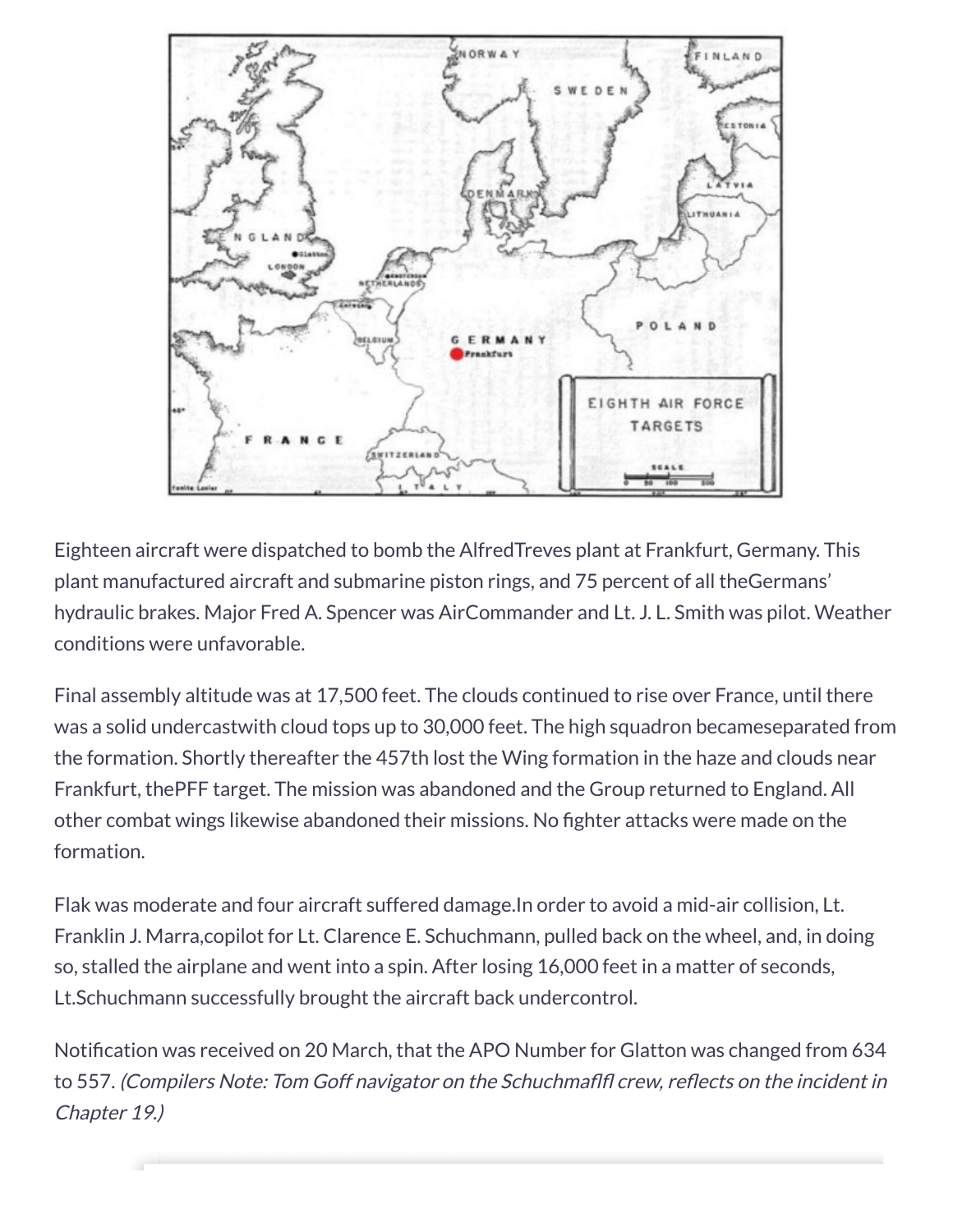#### MISSION NO. 16

March 20th 1944

|     |           | 748th Squadron       |               | 749th Squadron        |            | 750th Squadron         | 751th   |
|-----|-----------|----------------------|---------------|-----------------------|------------|------------------------|---------|
|     | A/C #470  |                      | A/C # unknown |                       | $A/C$ #620 |                        | $A/C$ # |
| р   | Lt        | Cornelius R. Woolf   | Lt            | Jesse L. Smith        | Lt         | Clarence E. Schuchmann | Lt      |
| CD  | Lt        | Kenney Hellums       | Lt            | Fred A. Spencer       | Lt         | Franklin J. Marra      | Lt      |
| n   | Lt        | Charles.W. Mitchell  | Lt            | Donald J. Muston      | Lt         | Thomas A. Goff         | Lt      |
| ь   | Lt        | Kenneth B. Taylor    | Lt            | Lloyd T. Belanger     | Lt         | John B. Blachley       | Lt      |
| tt  | Sgt       | Gerard J. Hyink      | Sgt           | Randall N. White      | Sgt        | Joseph L. Hibbs        | Sgt     |
| ro  | Sgt       | John L. Batts        | Sgt           | Milton B. Davison     | Sgt        | Charles O. Webber      | Sgt     |
| bt  | Sgt       | Alden B. Orr         | Sgt           | Clarence R. Ray       | Sgt        | <b>Robert Bridges</b>  | Sgt     |
| rwg | Sgt       | Roman A. Zelazo      | Sgt           | Steve Vargo           | Sgt        | Harold A. Dusseau      | Sgt     |
| lwg | Sgt       | Samuel J. Craft, Jr  | Sgt           | Ethan A. Schaeffer    | Sgt        | Edgar D. Lanzoni       | Sgt     |
| tg  | Sgt       | Ernest R. Campen     | Sgt           | Ennis E. Brown        | Sgt        | Thomas G. Leahy        | Sgt     |
|     |           |                      | Lt            | Robert D. Newcomb     |            |                        |         |
|     |           |                      |               |                       |            |                        |         |
|     | A/C #460  |                      |               | A/C # unknown         | A/C #551   |                        | A/C#    |
| р   | Lt        | Kenneth R. Johnston  | Lt            | David P. Parks        | Lt         | William F. Rogers      | Lt      |
| cp  | Lt        | Kenneth W. Brucker   | Lt            | Raymond A. Syptak     | Lt         | Stanley J. Wolczanski  | Lt      |
| n   | Lt        | Herbert N. Webb      | Lt            | William C. Ellerbusch | Lt         | Carl F. Hansen         | Lt      |
| ь   | Lt        | Harry B. Vaal        | Lt            | William G. Patry      | Lt         | Dino H. Tonelli        | Lt      |
| tt  | Sgt       | Daniel A. Malcolm    | Sgt           | Donald J. Kesselmayer | Sgt        | Joshua D. Lane         | Sgt     |
| ro  | Sgt       | Nolan V. Claxton     | Sgt           | Robert E. Bergeron    | Sgt        | Orion H. Shumway       | Sgt     |
| bt  | Sgt       | Francis F. Friedel   | Sgt           | Ruben H. Halverson    | Sgt        | John Chumas            | Sgt     |
| lwg | Sgt       | Edwin D. Waggoner    | Sgt           | Floyd O. Grove        | Sgt        | John P. Sarico         | Sgt     |
| rwg | Sgt       | Paul O. Conner       | Sgt           | Anthony M. Pesce      | Sgt        | David H. Quick         | Sgt     |
| tg  | Sgt       | Gilbert Slocum       | Sgt           | George H. Grebe       | Sgt        | Ray Jones              | Sgt     |
|     |           |                      |               |                       |            |                        |         |
|     | A/C # 088 |                      |               | A/C # unknown         | A/C # 084  |                        | $A/C$ # |
| р   | Lt        | Adrian W. Seabock    | Lt            | William L. Gibbons    | Lt         | Robert D. Lane         | Lt      |
| cp  | Lt        | Lloyd. E. Icenogle   | Lt            | George J. Bennett     | Lt         | Howard E. James        | Lt      |
| n   | Lt        | Warren B. Wspeidel   | Lt            | William J. Brandt     | Lt         | Robert C. Dvorak       | Lt      |
| ь   | Lt        | William G. Smith, Jr | Lt            | Patrick A. Walls      | Lt         | William L. Smith       | Lt      |
| tt  | Sgt       | Louis M. Castelucci  | Sgt           | Paul A. Birchen       | Sgt        | Winfred C. Kincaid     | Sgt     |
| ro  | Sgt       | Irving V. Gerlich    | Sgt           | Jasper L. Smith       | Sgt        | Gervin E. McBride      | Sgt     |
| bt  | Sgt       | William B. Woodell   | Sgt           | Paul O'Neal           | Sgt        | John E. Misener        | Sgt     |
| lwg | Sgt       | Prentis A. Cooper    | Sgt           | Paul Holder           | Sgt        | Edward A. Bleck        | Sgt     |
| rwg | Sgt       | Prosser Jeffreys     | Sgt           | Reginald W. Buxton    | Sgt        | Joe B. McCall          | Sgt     |
| tg  | Sgt       | Howard W. Berrier    | Set           | Omer Fontaine         | Sgt        | James J. Vaughn        | Sgt     |
|     | A/C # 607 |                      |               | A/C # unknown         | A/C # 075  |                        | $A/C$ # |
|     |           |                      |               |                       |            |                        |         |

[Download \[44.01 KB\]](https://457thbombgroupassoc.org/wp-content/uploads/2019/02/Mission-no.-16-compressed.pdf)

**LEAVE** A COMMENT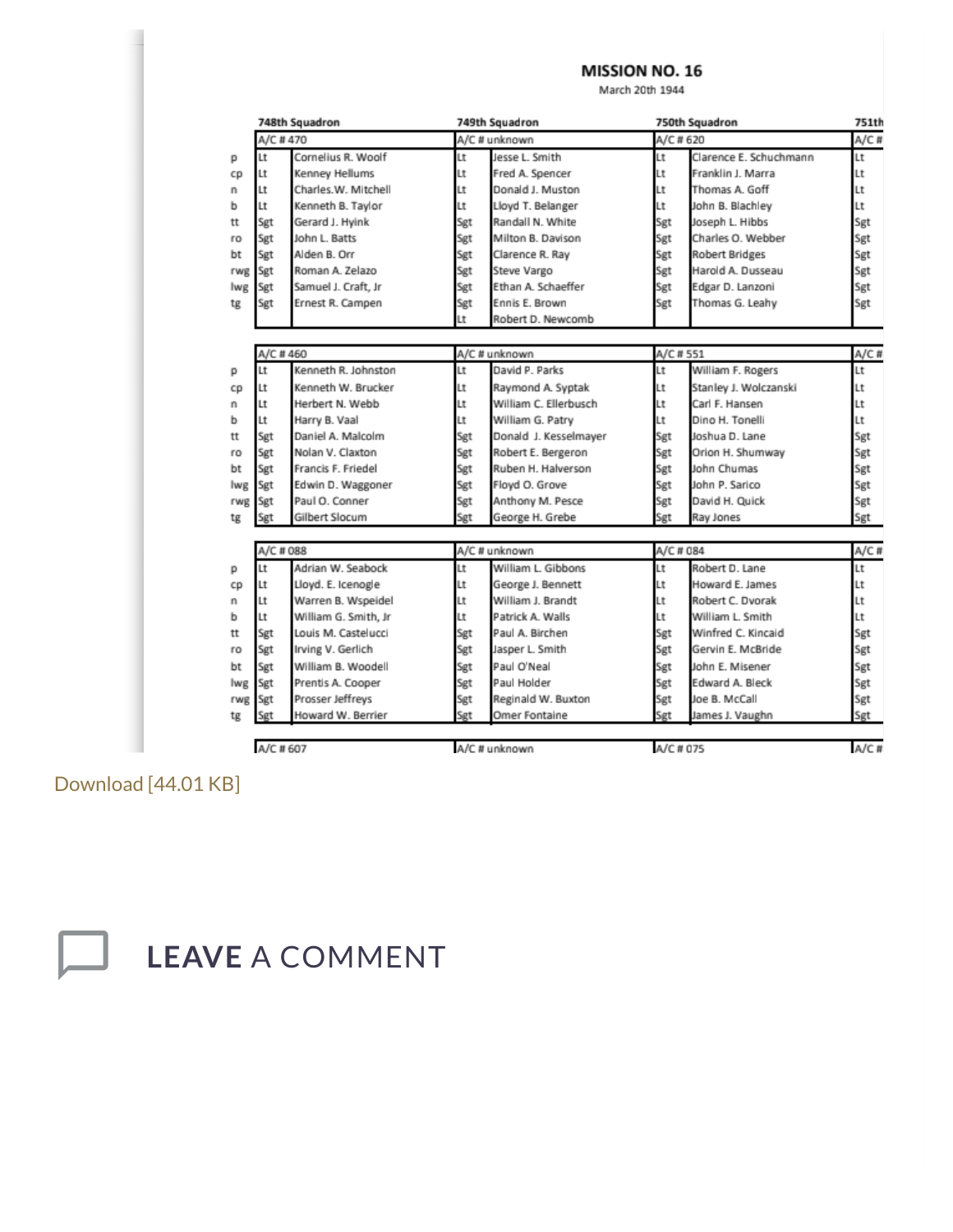| vlessage " |  |                         |
|------------|--|-------------------------|
|            |  |                         |
|            |  |                         |
|            |  |                         |
|            |  |                         |
|            |  | h                       |
|            |  | $\overline{\mathsf{d}}$ |

 $\bigoplus$ 

Mail the contract of the contract of  $\sim$ 

Website  $\bigoplus$ 

**SEND COMMENT**